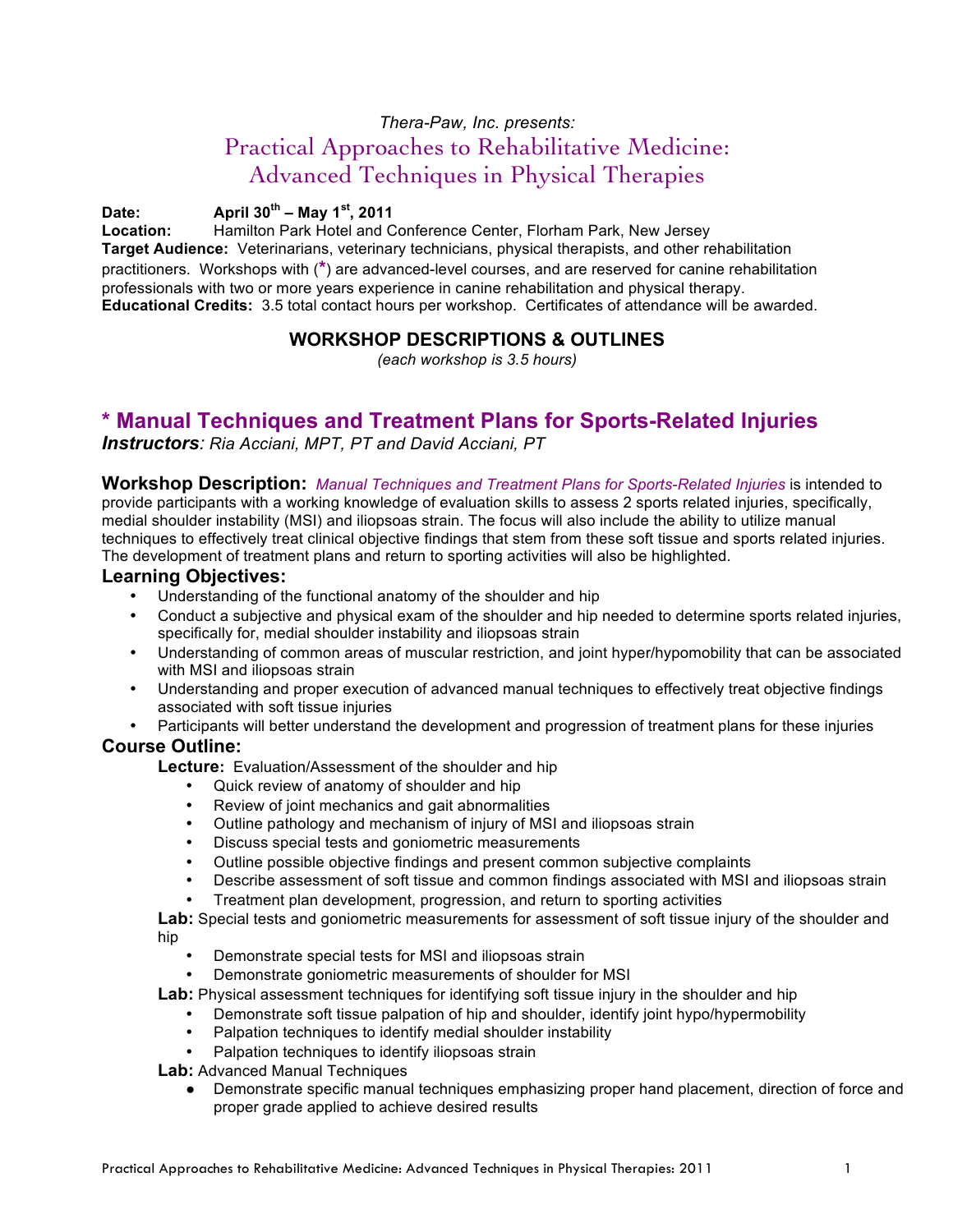# **\* Application of Proprioceptive Neuromuscular Facilitation (PNF) in Canine Orthopaedic Rehabilitation**

*Instructor: Amie Lamoreaux Hesbach, MSPT, CCRP, CCRT*

**Workshop Description:** *Application of PNF in Canine Orthopaedic Rehabilitation* is intended to provide the participant with therapeutic strategies, derived from Proprioceptive Neuromuscular Facilitation, to address neuro-musculoskeletal impairments in the canine patient. Included will be instruction in manual techniques, facilitated therapeutic exercises, and functional activities to improve muscle length, balance, coordination, and strength in peripheral and axial muscles for safe and efficient return to function, whether work or play.

### **Learning Objectives:**

- Participants will utilize observational analysis of functional mobility to assess for deficits in muscle length, balance, coordination, and strength
- Participants will incorporate PNF manual techniques to alter muscle length, balance, coordination, and strength
- Participants will merge traditional therapeutic exercises and activities with PNF techniques of rhythmic stabilization and stabilizing reversals for more efficient progression of therapy and more expedient return to function

### **Course Outline:**

**Lecture:** Introduction

- Motor Control Terminology as it applies to Orthopaedic Rehabilitation
- Rehabilitation Goals and Functional Mobility
- Observational Analysis of Functional Mobility
- **Lab:** Observational Analysis of Functional Mobility
	- Postural Analysis
	- Concentric and Eccentric Movement Analysis
	- Manual Manipulation/Facilitation during Functional Activities (i.e. Manual Contacts)

#### **Lecture:** PNF

- Rhythmic Stabilization and Stabilizing Reversals
- Contract Relax Techniques
- Pectoral and Pelvic Clock
- **Lab:** Rhythmic Stabilization and Stabilizing Reversals
- **Lab:** Contract Relax Techniques
- **Lab:** Pectoral and Pelvic Clock
	- With Strain-Counterstrain (SCS)
- **Lecture:** Treatment Planning and Progression
	- Home Exercises
	- Treatment Planning
- **Lab:** Case Studies and Patient Demonstration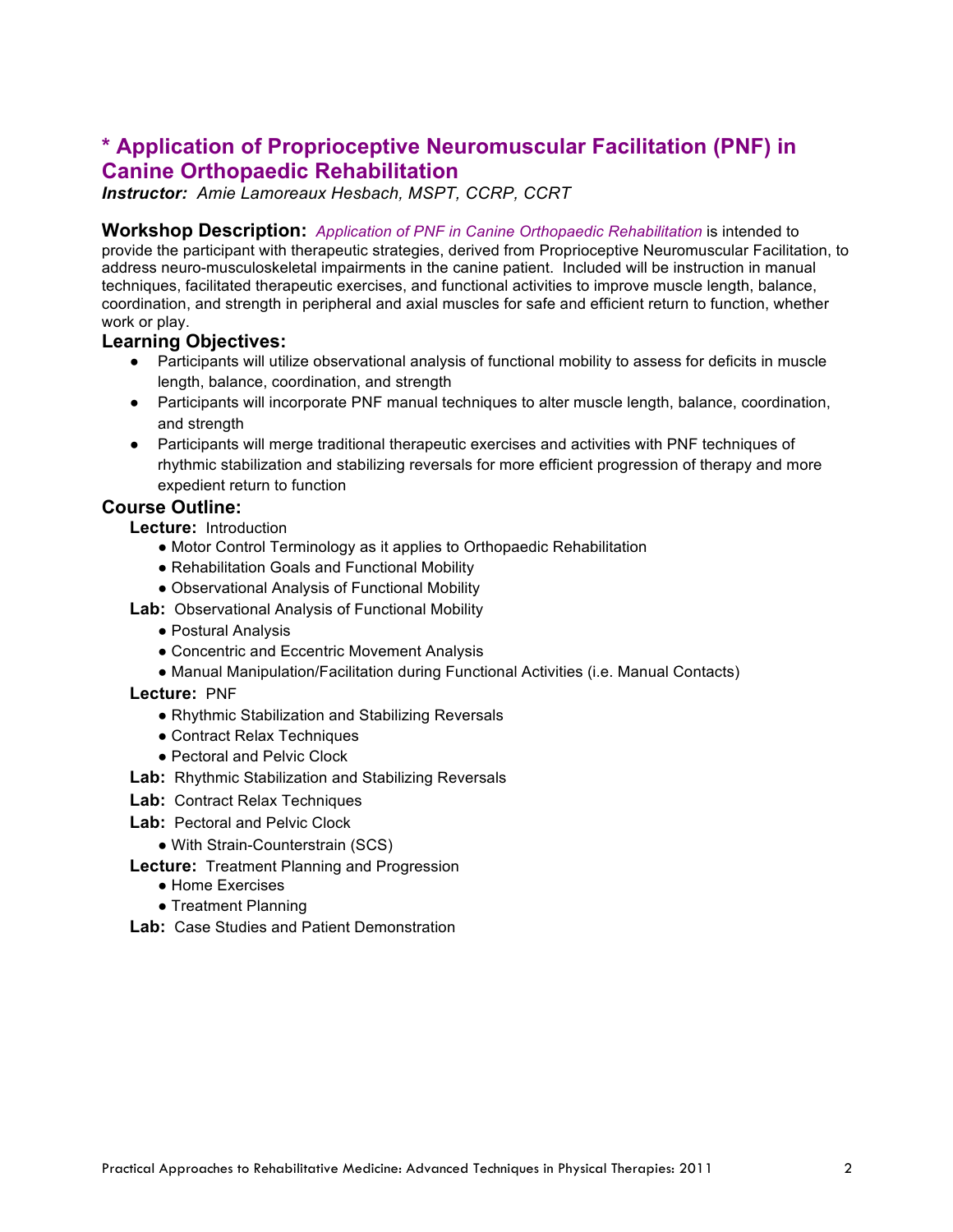# **Myofascial Trigger Point Examination and Therapy**

*Instructor: Rick Wall, DVM, CCRP, DAAPM, Certified Myofascial Trigger Point Therapist*

**Workshop Description:** *Myofascial Trigger Point Examination and Therapy* is intended to provide participants with an understanding of examination techniques to localized myofascial trigger points (MTrPs). The course will also cover non-invasive and invasive therapies for the treatment of MTrPs. No prerequisites are required for this course however the participants should have a good understanding anatomy (muscles and joints), chronic pain and common canine orthopedic conditions.

#### **Learning Objectives:**

- Participants will be instructed in the examination of muscles and localization of muscle pain
- Gain better understanding of muscle dysfunction and its relationship to articular dysfunction
- Participants will be instructed in treatment of myofascial pain

#### **Course Outline:**

**Lecture:** Define MTrPs and discuss science and hypothesis for their formation

- Discuss "integrated hypothesis" regarding the etiology of MTrPs
- Discuss clinical aspects of MTrPs
- Discuss examination techniques and localization of "taut bands" and MTrPs
- $\bullet$  Treatment invasive and non-invasive
- **Lab:** Muscle examination techniques
	- Participants will select partners and examine each other for taut bands and MTrPs. This process provides the participant with immediate feed back via the partner method of learning.
- **Lab:** Application of muscle examination techniques on dogs
	- Participants will examine dogs for taut bands and MTrPs
	- Participants will gain understanding of the patient reaction called the "jump sign" and how it relates to localization of MTrPs
	- Discussion of clinical presentation of myofascial pain in dogs
- **Lab:** MTrP treatment
	- Participants will gain an understanding of non-invasive MTrP therapies what really works?
		- 1. Laser therapies
		- 2. Electrotherapies
		- 3. Physical/Manual therapies
	- Participants will gain an understanding of invasive MTrP therapies
		- 1. Trigger point dry needling (TrP-DN) or Intramuscular Manual Therapy
		- 2. Intramuscular Electrical Stimulation (IES)